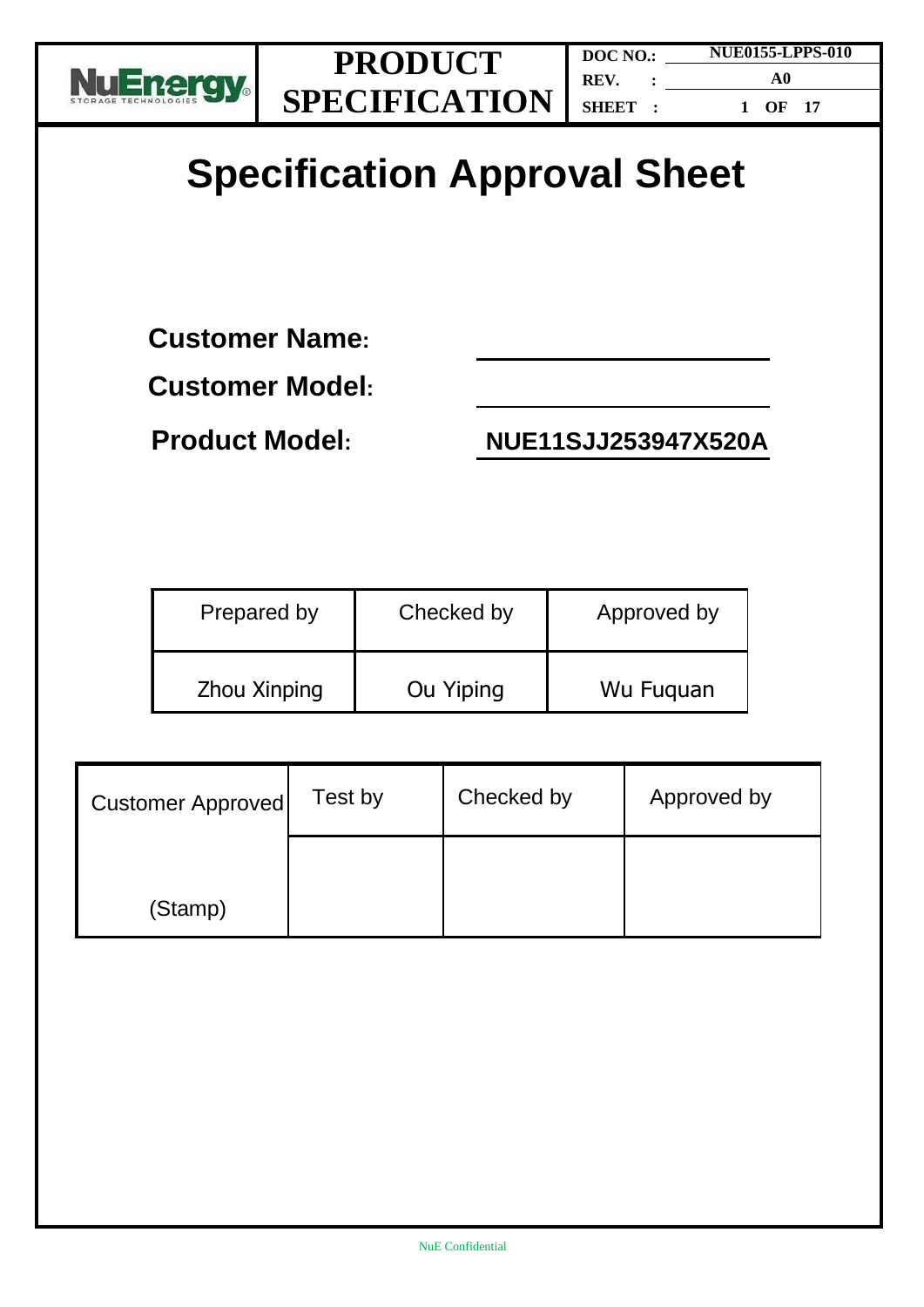



| DOC NO.: | <b>NUE0155-LPPS-010</b> |  |
|----------|-------------------------|--|
| REV.     | A0                      |  |
| SHEET:   | OF 17                   |  |

**Revision History**

| <b>Revision</b> | <b>Description</b> | <b>Date</b> | Approval |
|-----------------|--------------------|-------------|----------|
|                 |                    |             |          |
| A <sub>0</sub>  | Release            | 2016-08-19  | WF       |
|                 |                    |             |          |
|                 |                    |             |          |
|                 |                    |             |          |
|                 |                    |             |          |
|                 |                    |             |          |
|                 |                    |             |          |
|                 |                    |             |          |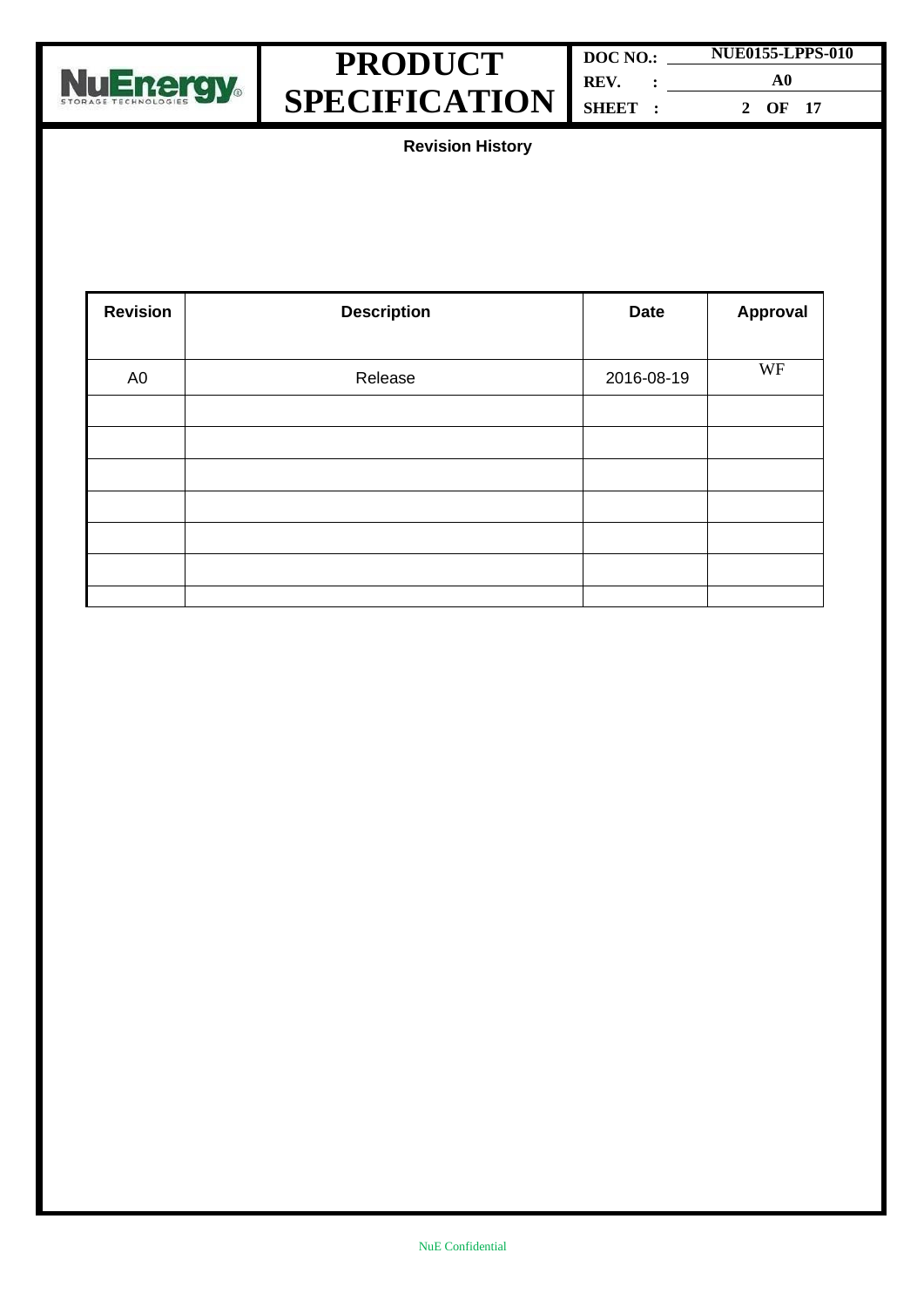

| DOC NO.: | <b>NUE0155-LPPS-010</b> |  |
|----------|-------------------------|--|
| REV.     | A0                      |  |
| SHEET :  | 3 OF 17                 |  |

### **Contents**

- 1. Scope
- 2. Product basic information
- 3. Battery Outline Drawing
- 4. Electrical characteristics
- 5. Condition adapting characteristics
- 6. Cell safety performance
- 7. Battery safety performance
- 8. Others
- 9. Testing requirements
- 10. Electrical Characteristics
- 11. Cell
- 12. Electric Protect Features
- 13. Schematic circuit diagram
- 14. PCB Parts List BOM
- 15. PCB Layout PCB
- 16. Package
- 17. Warranty, Battery Precautions and Safety Instructions

Customer Inquiry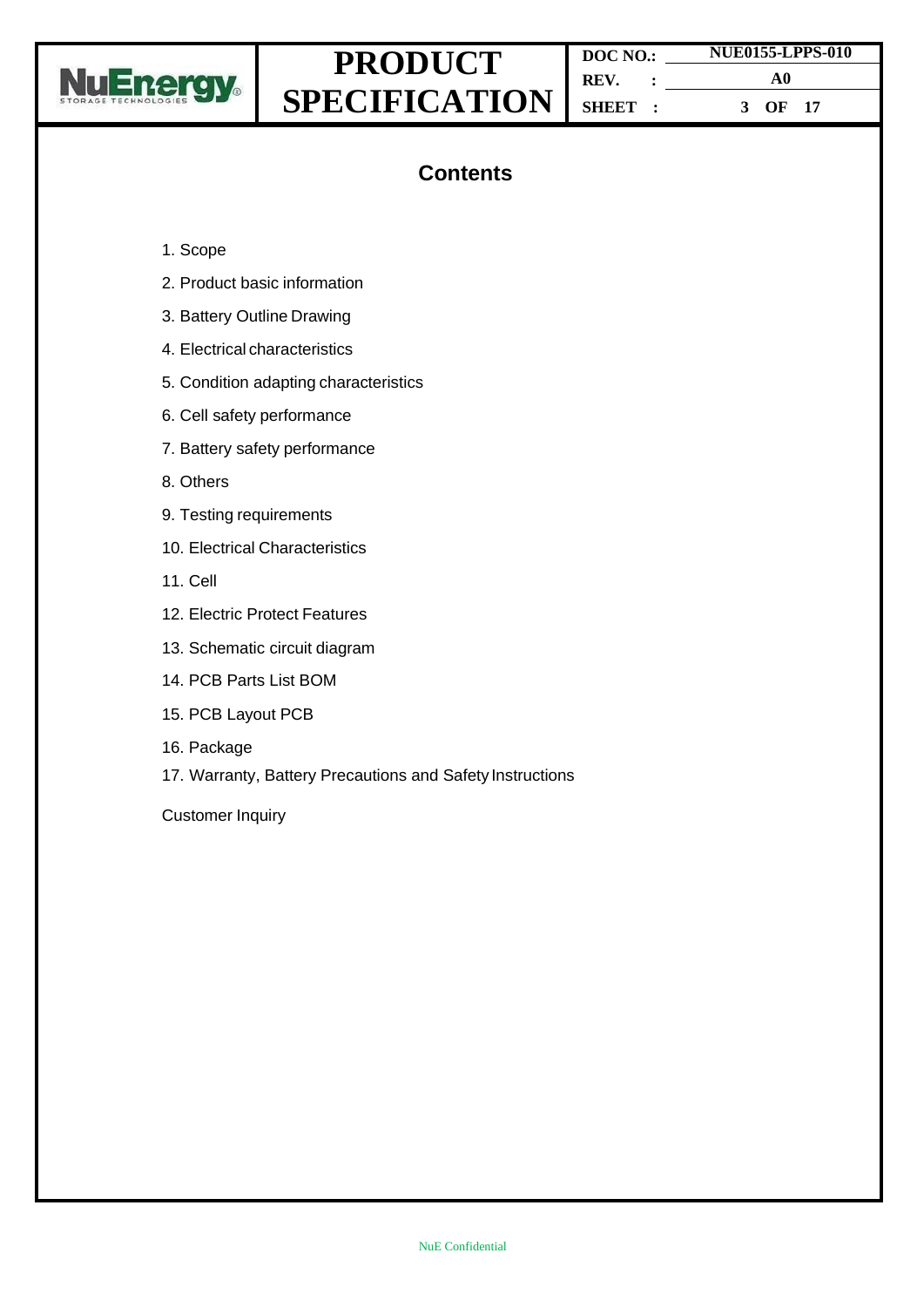

| DOC NO. | <b>NUE0155-LPPS-010</b> |  |  |
|---------|-------------------------|--|--|
| REV.    | A0                      |  |  |
| SHEET : | OF 17<br>4              |  |  |

#### **1. Scope**

The specification shall be applied to Lithium-ion Polymer (LIP) rechargeable battery pack which is provided by NuEnergy Storage Technologies.

#### **Reference standard**

GB/T 18287-2013IEC/EN61960UL1642

#### **2. Product basic information**

| <b>Items</b>                            | <b>Parameter</b>                                             |                         |  |
|-----------------------------------------|--------------------------------------------------------------|-------------------------|--|
| Battery model                           | 253947                                                       |                         |  |
| Design scheme                           | S-8261ABJMD-G3JT2x +8205                                     |                         |  |
| Nominal voltage                         | 3.7V                                                         |                         |  |
| Minimum capacity                        | 520mAh (0.2C discharge)                                      |                         |  |
| Typical capacity                        | 550mAh (0.2C discharge)                                      |                         |  |
| Charging voltage                        | 4.2V                                                         |                         |  |
| Discharging cut-off voltage             | 3.0V                                                         |                         |  |
| Standard charging                       | 0.2C /4.2V                                                   |                         |  |
| Max charging                            | 1.0C /4.2V                                                   |                         |  |
| Standard discharging                    | 0.2C/3.0V                                                    |                         |  |
| Max discharging                         | 1.0C/3.0V                                                    |                         |  |
| Weight                                  | Appr. 9.5g                                                   |                         |  |
| Shipment voltage                        | $≥3.90V$                                                     |                         |  |
| Battery pack impedance                  | ≤370mΩ                                                       |                         |  |
| Operating temperature                   | Charging:<br>$0^{\circ}$ C ~ 45 $^{\circ}$ C                 |                         |  |
|                                         | Discharging: -20°C ~60°C                                     |                         |  |
| Storage (At 50% SOC and specified temp, | $-10^{\circ}$ C $-25^{\circ}$ C                              | (12 months, ≥85%)       |  |
| recoverable capacity in % vs time)      | $-10^{\circ}$ C $-45^{\circ}$ C                              | (6 months,<br>≥85%      |  |
|                                         | -10 $\textdegree$ C~55 $\textdegree$ C                       | $(1$ month,<br>$≥90%$ ) |  |
|                                         | $20\pm5\degree$ C is the recommended storage temperature     |                         |  |
|                                         | There should not be any remarkable scratches, cracks, bolts, |                         |  |
|                                         | cauterization, deformations, swelling, leakage and so on, on |                         |  |
| Visual Inspection                       | the surface of the cell.                                     |                         |  |
|                                         |                                                              |                         |  |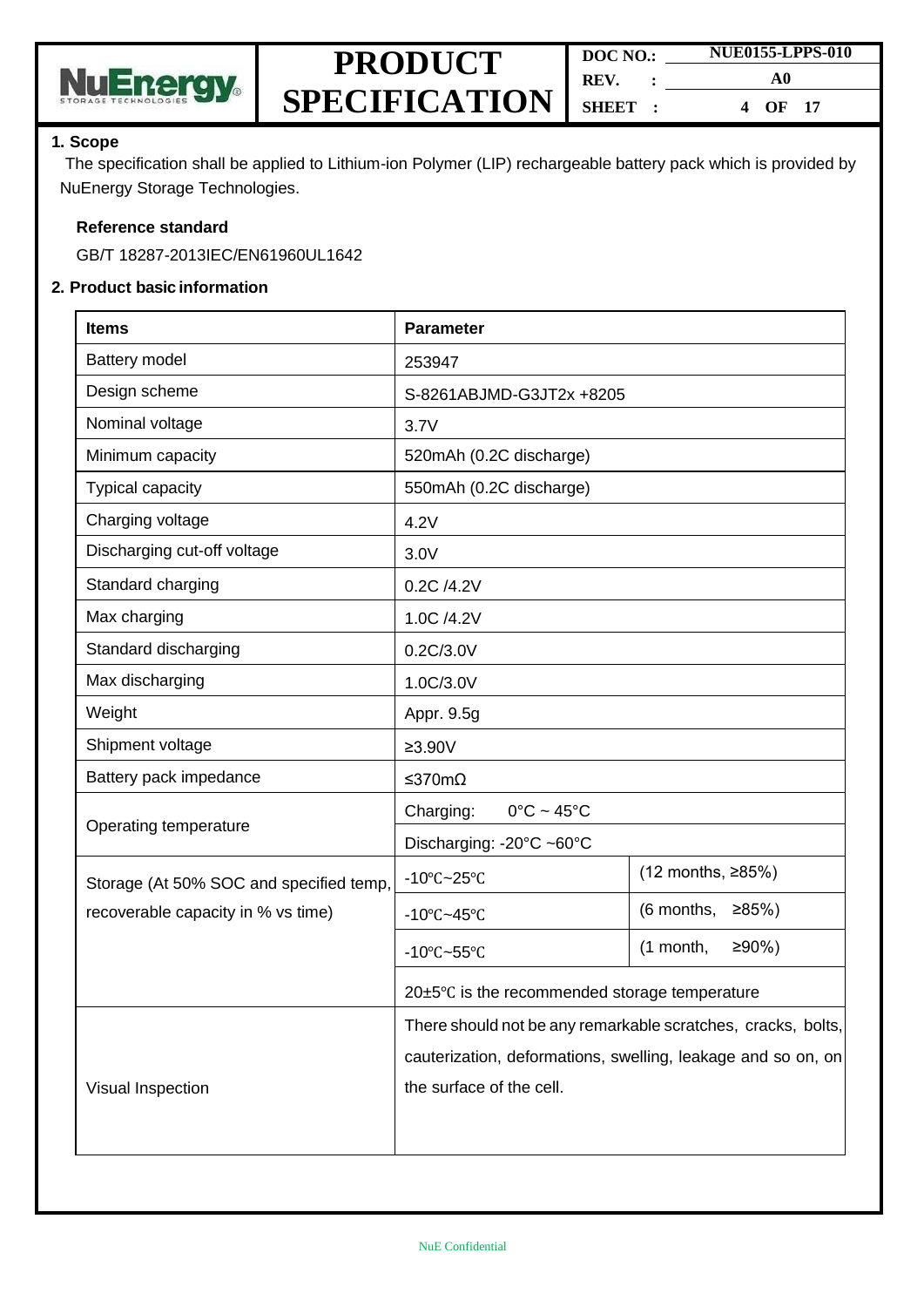

 $\mathcal{L}$ 

**PRODUCT DOCNO.: NUE0155-LPPS-010**<br> **REV.** :  $\begin{bmatrix} \text{NUC0155-LPPS-010} \\ A0 \end{bmatrix}$ **SHEET : A0 5 OF 17**

#### **3. Battery Outline Drawing**



Max: 41.0mm

Max: 2.5mm-cell The max thickness for PCB is 3.0mm

| <b>BOM (Bill of Materials)</b> |                      |                           |     |             |
|--------------------------------|----------------------|---------------------------|-----|-------------|
| NO.                            | <b>Material Name</b> | Specification             | Qty | Remark      |
|                                | Cell                 | 253947/520mAh/3.7V        |     | <b>RoHS</b> |
| 2                              | Protection board     | <b>PCB9437</b>            |     | <b>RoHS</b> |
|                                |                      | Red Wire UL3302#28(P+)    |     | <b>RoHS</b> |
| Wire<br>3                      |                      | Black WireUL3302#28(P-)   |     | <b>RoHS</b> |
|                                |                      | Connector JST-SHR-02V-S-B |     | <b>RoHS</b> |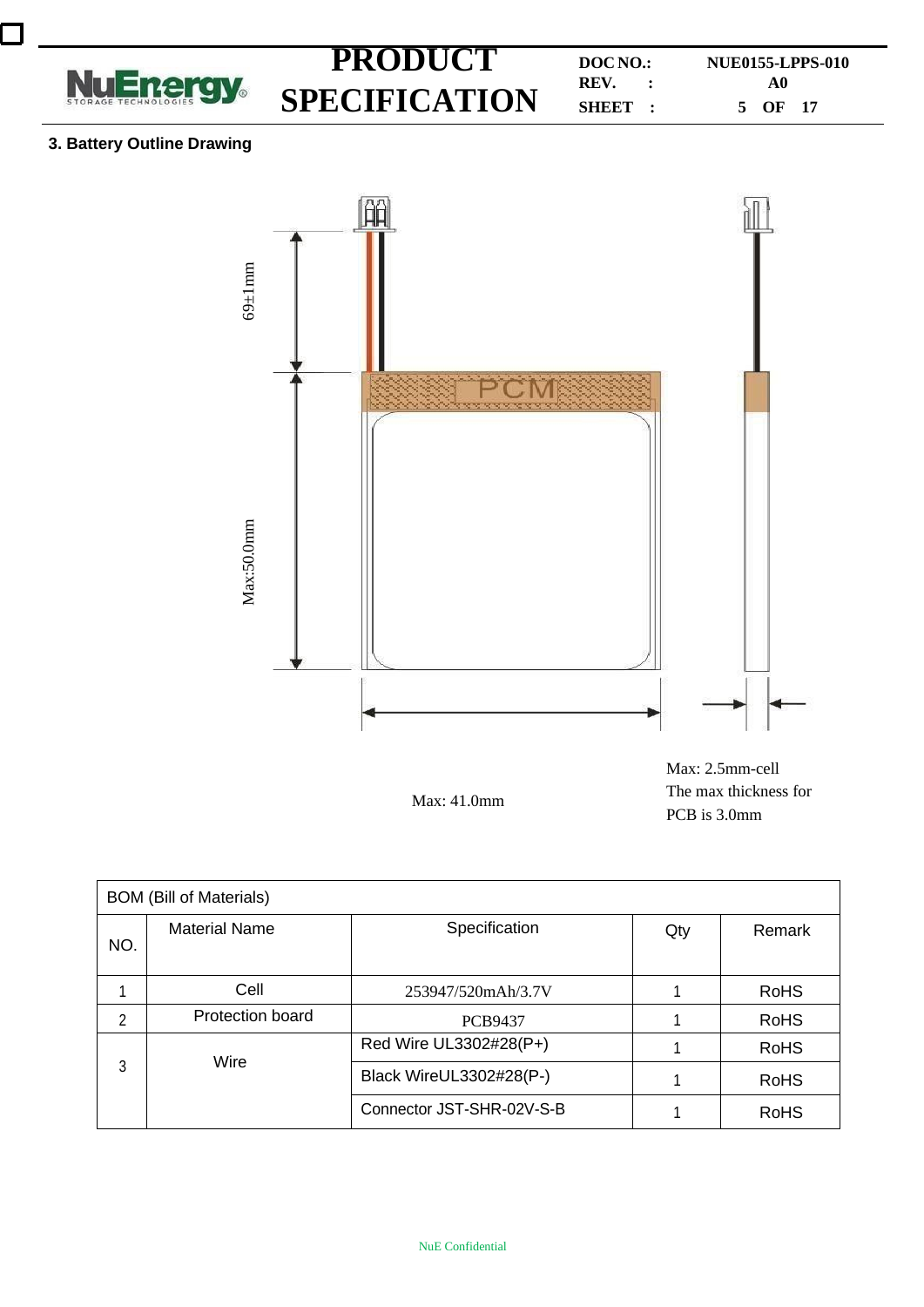



**DOC NO.: REV. : SHEET : NUE0155-LPPS-010 A0 6 OF 17**

#### 4. **Electrical characteristics**

| No.          | <b>Items</b>              | <b>Test Method</b>                                                                                                                                                     | <b>Criteria</b> |
|--------------|---------------------------|------------------------------------------------------------------------------------------------------------------------------------------------------------------------|-----------------|
| 1            | <b>Standard Charge</b>    | Charging the cell initially with constant current at 0.2C<br>and then with constant voltage at 4.2V till charge current<br>declines to 0.02C.                          | N/A             |
| $\mathbf{2}$ | <b>Minimal Capacity</b>   | The capacity means the discharge capacity of the cell,<br>which is measured with discharge current of 0.2C with<br>3.0V cut-off voltage after the standard charge.     | $\geq$ 520mAh   |
| 3            | Charge/Discharge<br>Cycle | The capacity on 0.2C discharge shall be measured after<br>300 cycles of 0.2C charge and discharge at 23±2°C.                                                           | Capacity≥80%    |
| 4            | Retention<br>Capability   | After full charging, storing the battery 28 days with 20 $\pm$<br>5°C condition, and then staying 1 hours with discharge<br>current of 0.2C till 3.0V cut-off voltage. | Capacity≥85%    |
|              |                           |                                                                                                                                                                        |                 |

#### ※ **Typical capacity**

The capacity means the average discharge capacity of the cell, which is measured with discharge current of 0.2C with 3.0V cut-off voltage after the standard charge at 23±2℃ environment temperature,

unit: mAh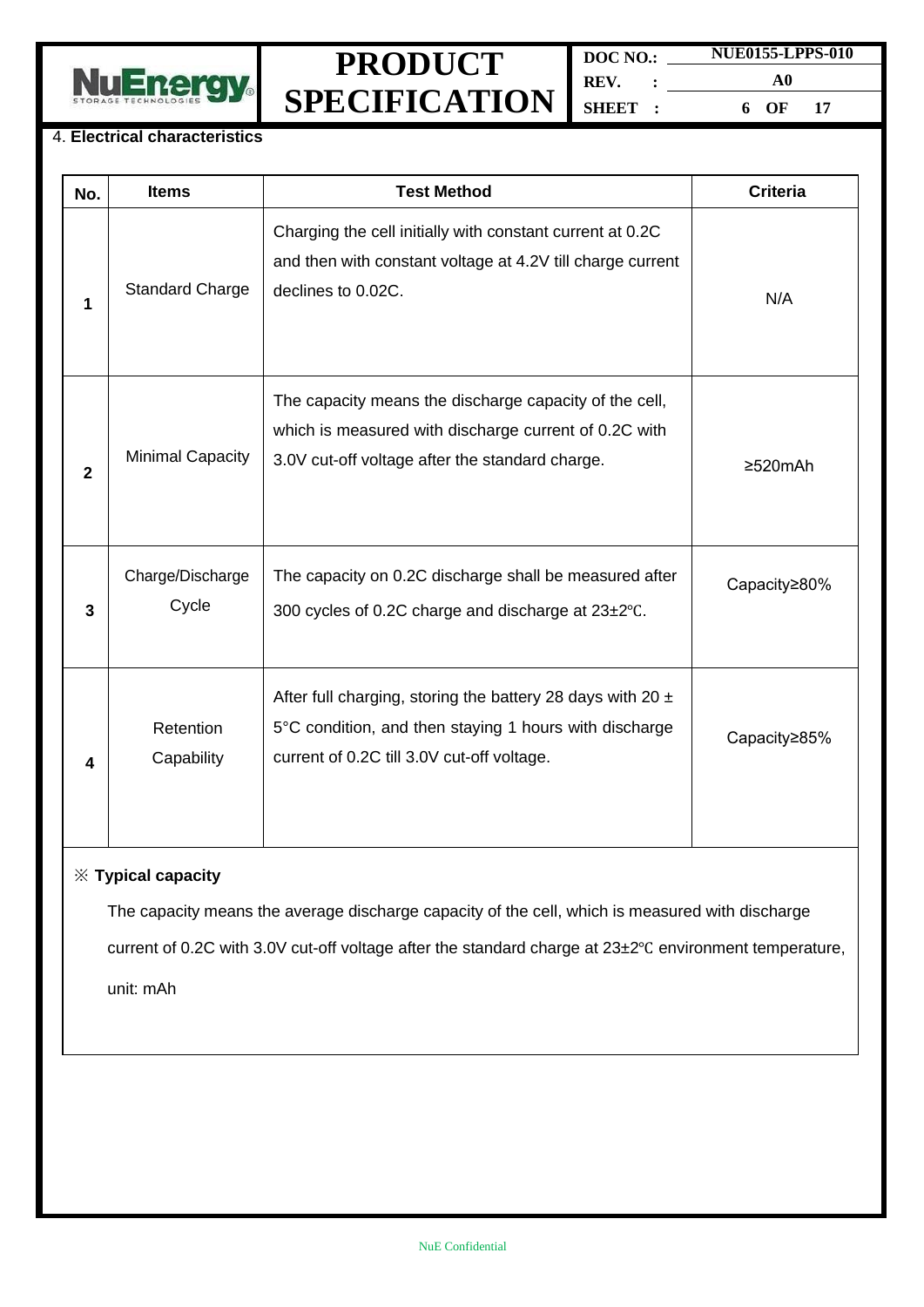

**DOC NO.: REV. : SHEET :**

**A0 7 OF 17**

**NUE0155-LPPS-010**

#### **5. Condition adapting characteristics**

| No.            | <b>Items</b>                                | <b>Test Method</b>                                                                                                                                                                                                                          | <b>Criteria</b>                                                                                                                          |
|----------------|---------------------------------------------|---------------------------------------------------------------------------------------------------------------------------------------------------------------------------------------------------------------------------------------------|------------------------------------------------------------------------------------------------------------------------------------------|
| 1              | Constant<br>temperature<br>and Humidity     | After standard charging, put cell into the box that the<br>temperature is 40±2°Cand the humidity ranges between<br>9095% for 48 hours, then put it at 23±2°C for 2 hours,<br>then discharge with current of 0.2C to the cut-off<br>voltage. | No distortion, no rust, no<br>leakage, no venting, no<br>rupture, no fire, no<br>explosion, the discharge<br>time is not less than 3hrs. |
| $\mathfrak{D}$ | <b>High Temperature</b><br>Performance Test | After full charging, put the cell into box with high<br>temperature of $55^{\circ}$ C $\pm 2^{\circ}$ C for 2h, then discharge with current of<br>1.0C to the cut-off voltage.                                                              | No distortion, no rupture, no<br>fire, no smoke or leakage<br>Discharge time≥51min                                                       |
| 3              | Low Temperature<br>Performance Test         | After full charging, put the cell into box with low<br>temperature of $-10\pm2\degree$ C for $16\sim24h$ , then discharge with<br>current of 0.2C to the cut-off voltage.                                                                   | No distortion, no rupture, no<br>fire, smoke or leakage<br>Discharge time≥3h                                                             |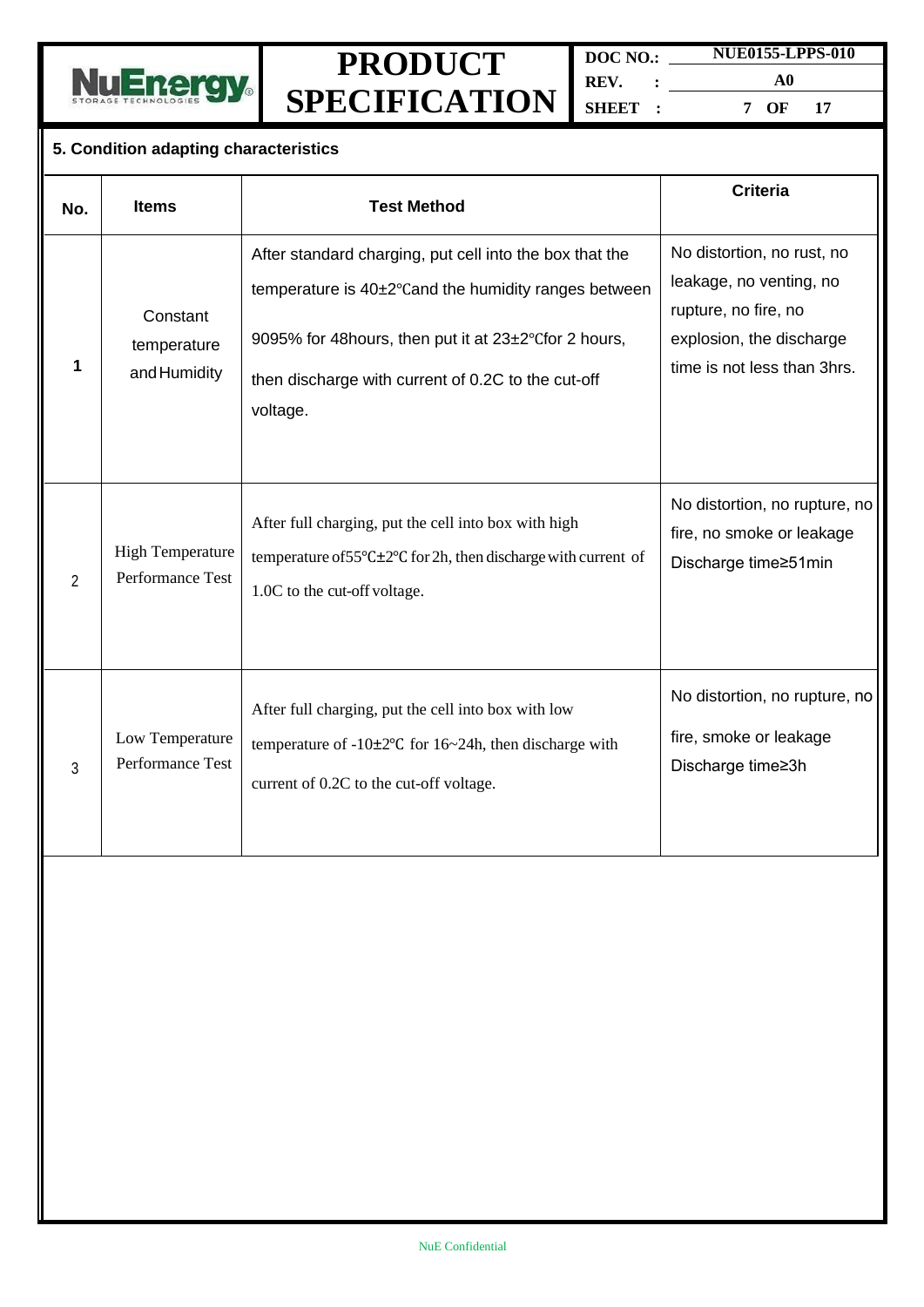

**DOC NO.: REV. : SHEET : NUE0155-LPPS-010 A0 8 OF 17**

#### **6. Cell safety performance**

| No. | <b>Items</b>                             | <b>Test Method</b>                                                                                                                                                                                                                       | <b>Criteria</b>           |
|-----|------------------------------------------|------------------------------------------------------------------------------------------------------------------------------------------------------------------------------------------------------------------------------------------|---------------------------|
| 1   | Cell<br>Overcharge                       | After discharge to limit voltage, charged at constant current<br>of 3C and constant voltage of 4.6V, while voltage reaches to<br>the max, if charging continued over 7 hours or temperature<br>is 20% less than the top, close the test. | No explosion and no fire. |
| 2   | External<br>Short-circuit<br><b>Test</b> | Cell terminals are short-circuited to discharged state less<br>than 0.1V or longer time with a resistance of $50 \text{m}\Omega$ or less.<br>Tests are to be conducted at room temperature.                                              | No explosion and no fire. |
| 3   | Over-<br>Discharge<br><b>Test</b>        | Cell is discharged at a current of 1C rate for 2.5 hours. (If<br>current stops by safety or passive circuit on the battery, test<br>is finished)                                                                                         | No explosion and no fire. |
| 4   | <b>Crush Test</b>                        | Crush between two flat plates. Applied force is about 13kN.                                                                                                                                                                              | No explosion and no fire. |
| 5   | <b>Impact Test</b>                       | Impact between bar (15.8mm diameter) and 9.1Kg falling<br>material (at a height of 6.1cm). Bar is laid across the center<br>of the test sample.                                                                                          | No explosion and no fire. |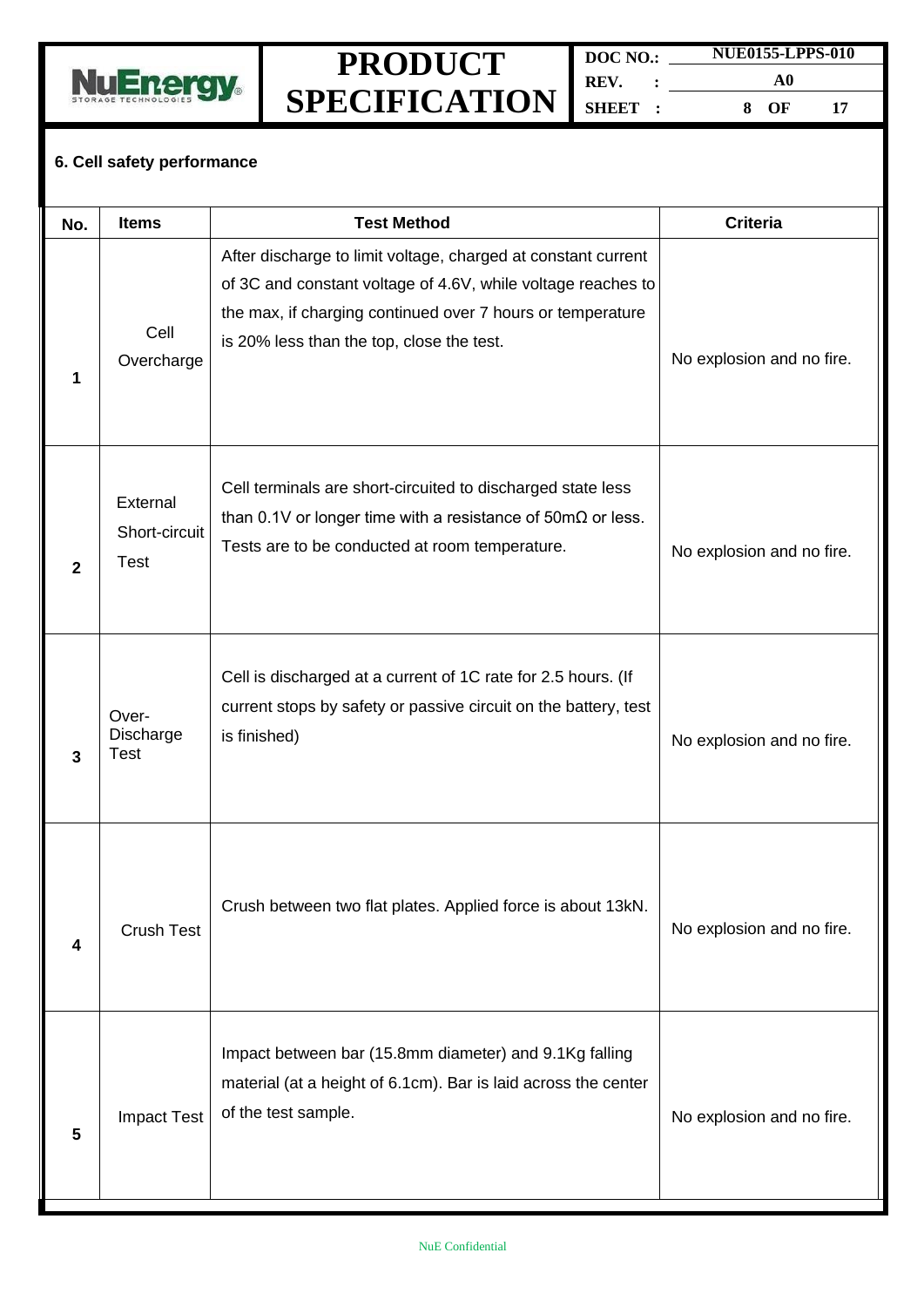|   |                       | <b>PRODUCT</b><br><b>SPECIFICATION</b>                                                                                                                                                                                                                                                               | DOC NO.:<br>REV.<br><b>SHEET</b> | <b>NUE0155-LPPS-010</b><br>${\bf A0}$<br>9<br>OF<br>17 |
|---|-----------------------|------------------------------------------------------------------------------------------------------------------------------------------------------------------------------------------------------------------------------------------------------------------------------------------------------|----------------------------------|--------------------------------------------------------|
| 6 | <b>Drop</b>           | After standard charging, the cell is to be dropped from a<br>height of 1.2 meter onto a thickness of 20mm board, dropped<br>once in the positive and negative directions of three mutually<br>perpendicular X, Y, Z axes.                                                                            |                                  | No leakage, no smoke,<br>no fire, no explosion.        |
| 7 | <b>Vibration Test</b> | Fixed the fully charged cell to vibration table and subjected<br>to vibration cycling that the frequency is to be varied at the<br>rate of 1Hz per minute between 10Hz and 55Hz, the<br>excursion of the vibration is 0.8mm. The cell shall be<br>vibrated for 90 ~100 minutes per axis of XYZ axes. |                                  | No explosion, no fire, no<br>leakage.                  |
| 8 | Heating               | After standard charging, put cell in the baking oven and start<br>, the temperature of the oven is to be raised at a rate of<br>5±2°C per minute to a temperature of 130±2°C, remain for<br>30 minutes at that temperature.                                                                          |                                  | No explosion and no fire.                              |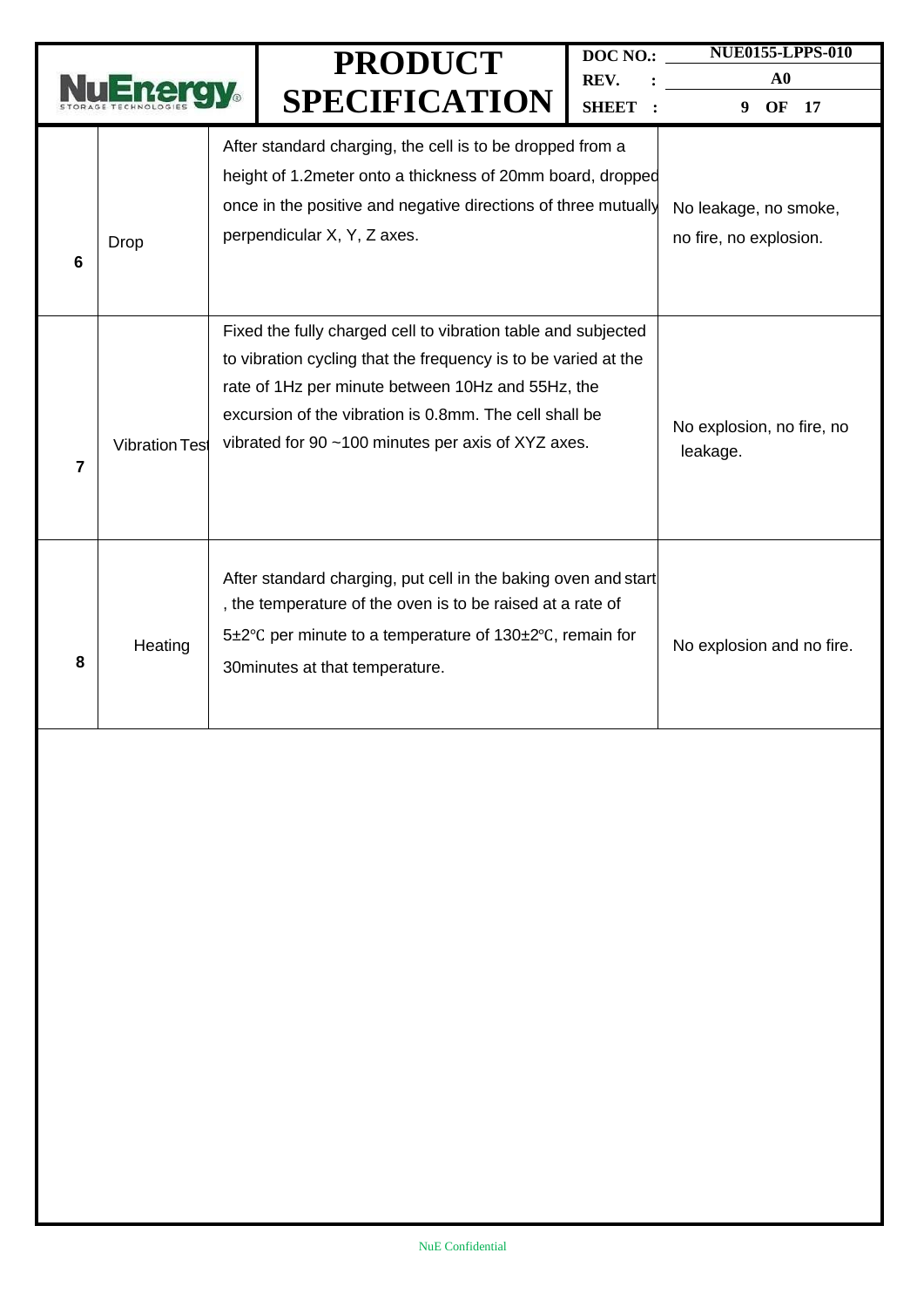

**7. Battery safety performance**

### **PRODUCT SPECIFICATION**

**DOC NO.: REV. : SHEET : NUE0155-LPPS-010**

**A0 10 OF 17**

|   | Overcharge<br>protection        | After battery charge finished, then charge the battery for 8<br>hours with a power which can provide 2 times more than<br>nominal voltage and 2C <sub>5</sub> A current.                                                                                | No fire, no explosion. The<br>electrical properties of<br>normal.                           |
|---|---------------------------------|---------------------------------------------------------------------------------------------------------------------------------------------------------------------------------------------------------------------------------------------------------|---------------------------------------------------------------------------------------------|
| 2 | Over<br>discharge<br>protection | After the battery is fully charged, discharge at $20\pm5^{\circ}$ C<br>conditions with $0.2C_5A$ until the battery voltage drops to the<br>over discharge voltage, then discharge with a $30\Omega$ resister for<br>24 hours.                           | No fire, no explosion. The<br>electrical properties of<br>normal.                           |
| 3 | Short<br>protection             | After standard charging, connect the positive and negative<br>terminals of the cell with copper wire having a maximum<br>resistance load of 0.1 $\Omega$ at room temperature, the test is<br>discontinued when the surface temperature lower than 10°C. | The battery shall no<br>rupture, smoke, catch fire,<br>or leakage.<br>Battery Voltage ≥3.6V |

#### **8. Others**

Any matters that this specification doesn't cover should be conferred between the customer and NuE.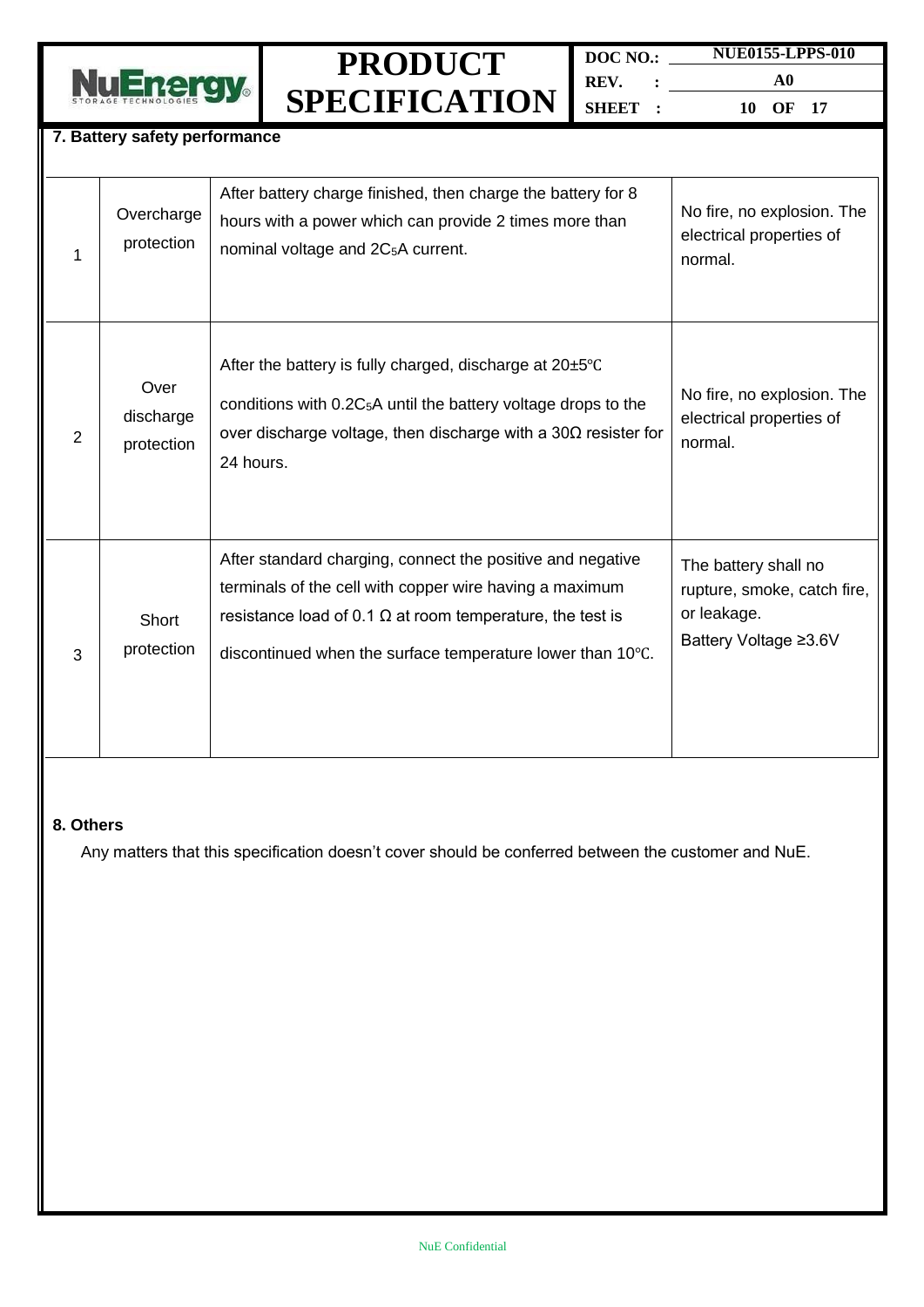

#### **9. Testing requirements**

1. Battery testenvironment

Temperature: 23±2℃

Relative humidity: 60± 20% RH

Atmospheric pressure: 86106 KPa

2. Measuring instrumentationrequirements

Voltage instrumentation requirements: Measuring the voltage meter accuracy no less than 0.5 magnitude Current instrumentation requirements: Measuring the current meter accuracy no less than 0.5 magnitude Time instrumentation requirements: Measuring the time meter accuracy no less than 0.1%

Temperature instrumentation requirements: Measuring the temperature meter accuracy no less than 0.5 ℃

Impedance instrumentation requirements: Measuring impedance should by sinusoidal alternating (1KHZ) test

#### **10. Electrical Characteristics**

- 10.1 Battery charge/discharge
	- 1. Full charged definition

With charging voltage 4.2V, current 0.2C continued to charge the battery pack, when charging current drops to 0.02C charging is terminated, shall be full charged.

2. Full discharged definition

Standard discharge current 0.2 C for continuous discharge, when the voltage drops to discharge cut-off voltage 3.0V discharge is terminated, shall be full discharged.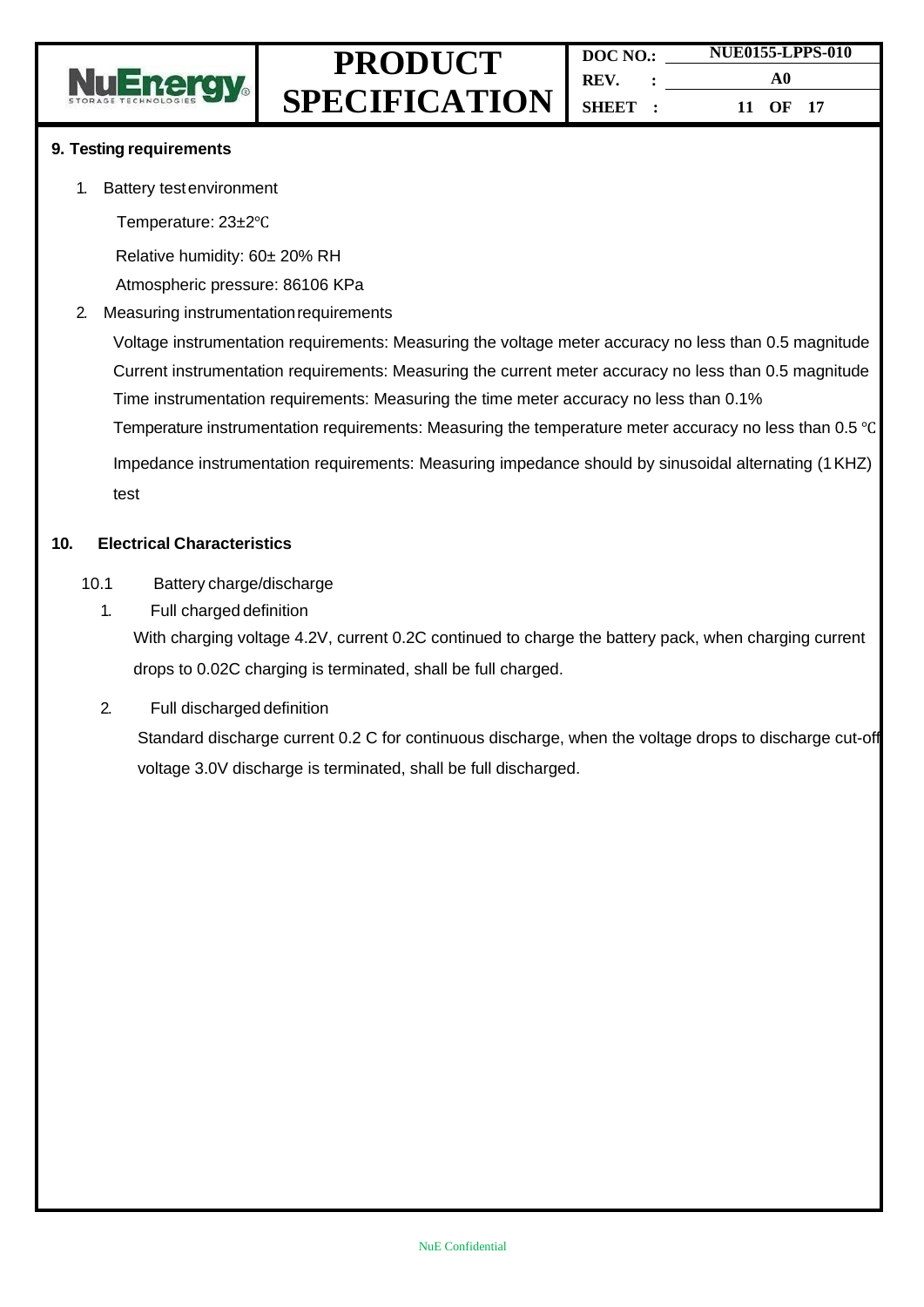

**DOC NO.: REV. : SHEET :**

**NUE0155-LPPS-010 A0 12 OF 17**

### **11.** Cell

### 1. Performanceparameters

| No             | Project               |   | Specification  | Remarks                               |
|----------------|-----------------------|---|----------------|---------------------------------------|
|                | Cell minimum capacity |   | 520mAh         | 0.2C discharge                        |
| $\overline{2}$ | Initial impedance     |   | ≤270mΩ         | 1kHz AC Impedance                     |
| 3              | Nominal voltage       |   | 3.7V           |                                       |
|                | <b>Dimensions</b>     |   | 2.5mm Max      | <b>Thickness</b>                      |
|                |                       | W | 39.5mm Max     | Width                                 |
| 4              |                       |   | 47.5mm Max     | Cell length not including Tab sealant |
|                |                       | А | $5.3 + 1.3m$   | Distance of tab center                |
|                |                       | B | $2.0 + 0.2$ mm | Tab width                             |

### 2. Cell outline drawing

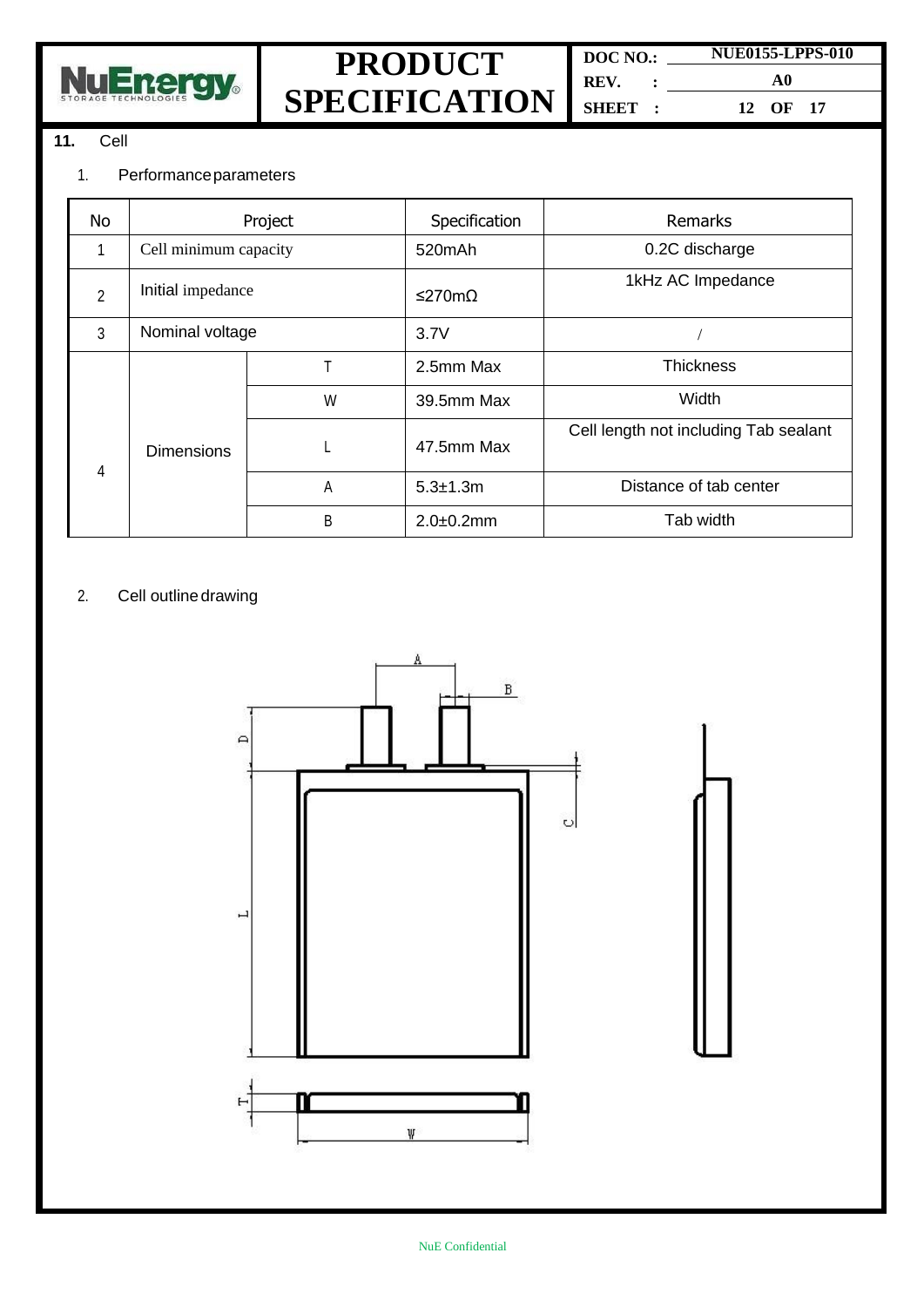

**DOC NO.: REV. : SHEET :**

**A0 13 OF 17**

**NUE0155-LPPS-010**

#### **12. Electric Protect Features**

| Item                      | Symbol                    | Content                                 | Criterion                          |
|---------------------------|---------------------------|-----------------------------------------|------------------------------------|
|                           | V <sub>DET1</sub>         | Over charge detection voltage           | 4.28±0.05V                         |
| Over charge Protection    | tV <sub>DET1</sub>        | Over charge detection delay time        | 0.961.4s                           |
|                           | <b>VREL1</b>              | Over charge release voltage             | 4.08±0.05V                         |
|                           | V <sub>DET2</sub>         | Over discharge detection voltage        | $3.0 + 0.10V$                      |
| Over discharge protection | tV <sub>DET2</sub>        | Over discharge detection delay time     | 115173ms                           |
|                           | V <sub>REL2</sub>         | Over discharge release voltage          | $3.0 + 0.10V$                      |
|                           | V <sub>DET3</sub>         | Over current detection voltage          | 80±30mv                            |
| Over current protection   | $I_{\text{DP}}$           | Over current detection current          | 1.03.0A                            |
|                           | tV <sub>DET3</sub>        | Detection delay time                    | 7.211.0ms                          |
|                           |                           | Release condition                       | Cut load                           |
|                           |                           | Detection condition                     | <b>Exterior short circuit</b>      |
| Short protection          | <b>T</b> <sub>SHORT</sub> | Detection delay time                    | 220380µs                           |
|                           |                           | Release condition                       | Cut short circuit                  |
| Interior resistance       | R <sub>DS</sub>           | Main loop electrify resistance          | $V_c = 4.2 VR_{DS} \le 70 m\Omega$ |
| Current consumption       | l <sub>DD</sub>           | Current consumes in normal<br>operation | 3.0µA Type 7.0µA Max               |
| 0V Prohibition /allowance |                           | allowance                               |                                    |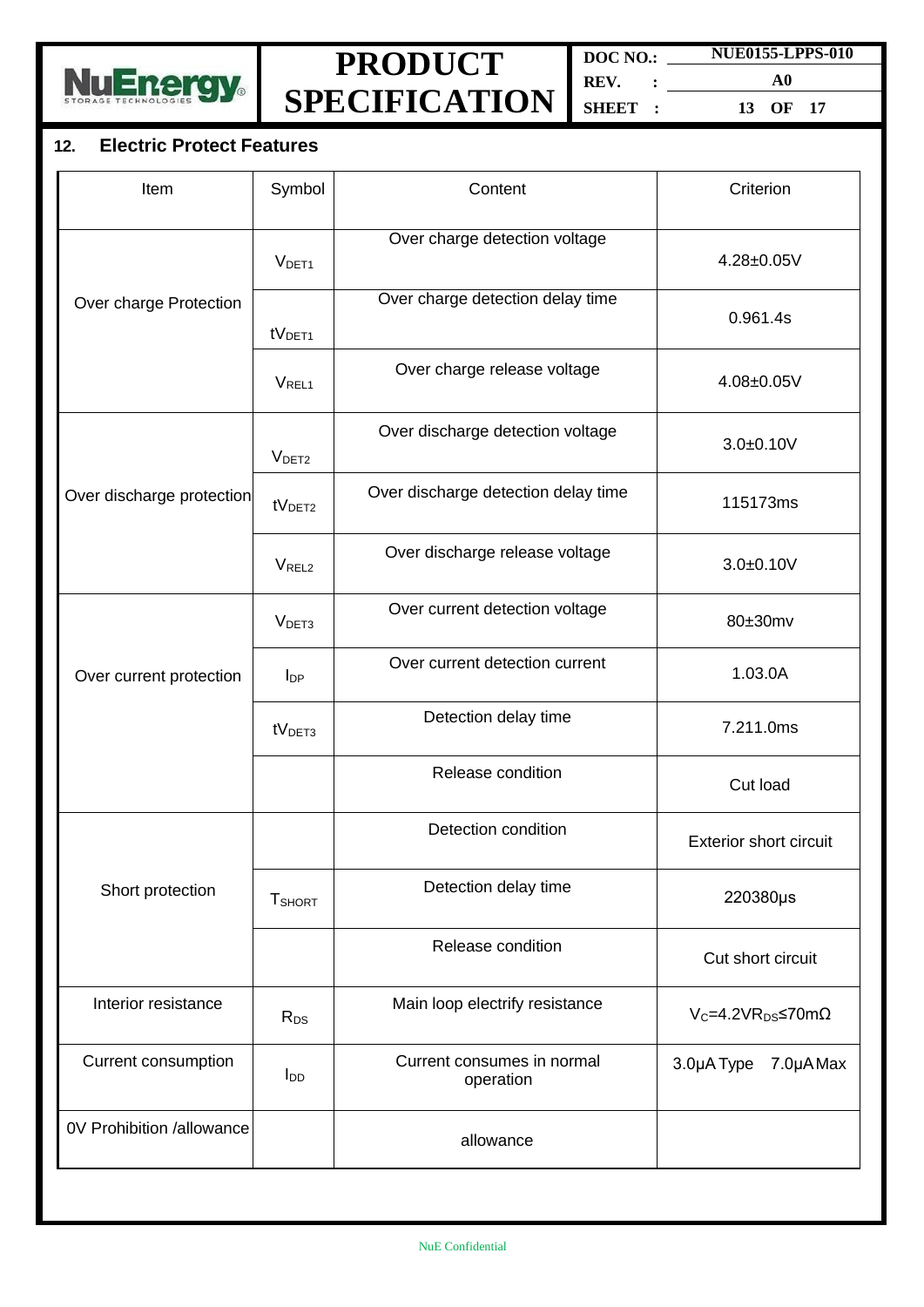

| DOC NO. |          | <b>NUE0155-LPPS-010</b> |  |  |
|---------|----------|-------------------------|--|--|
| REV.    | $\sim$ : | A0                      |  |  |
| SHEET : |          | 14 OF 17                |  |  |

#### **13. Schematic circuit diagram**



### **14. PCB Parts List BOM**

| Item           | Part Name      | Description            | QTY              | Footprint | Supplier     | Remark |
|----------------|----------------|------------------------|------------------|-----------|--------------|--------|
|                | U1             | S-8261ABJMD-<br>G3JT2x | 1 <sub>pcs</sub> | SOT-23-6  | <b>SEIKO</b> |        |
| $\overline{2}$ | U <sub>2</sub> | 8205                   | 1 <sub>pcs</sub> | SOT-23-6  |              |        |
| 6              | <b>PCB</b>     | <b>PCB9437</b>         | 1 <sub>pcs</sub> |           |              |        |

### **15. PCB Layout PCB**

Top Layer



Bottom Layer

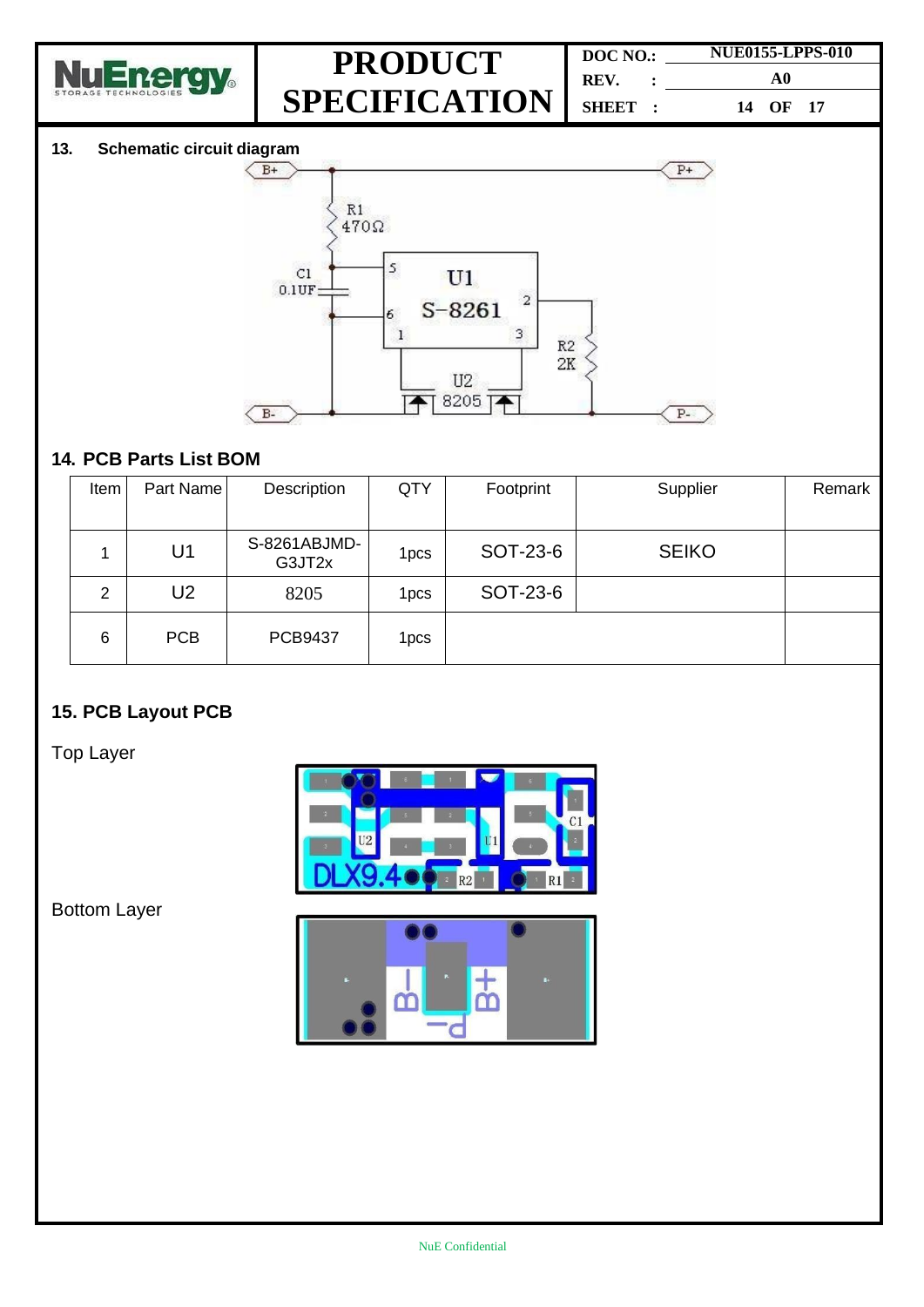

**DOC NO.: REV. : SHEET : NUE0155-LPPS-010 A0 15 OF 17**

### **16. Package**

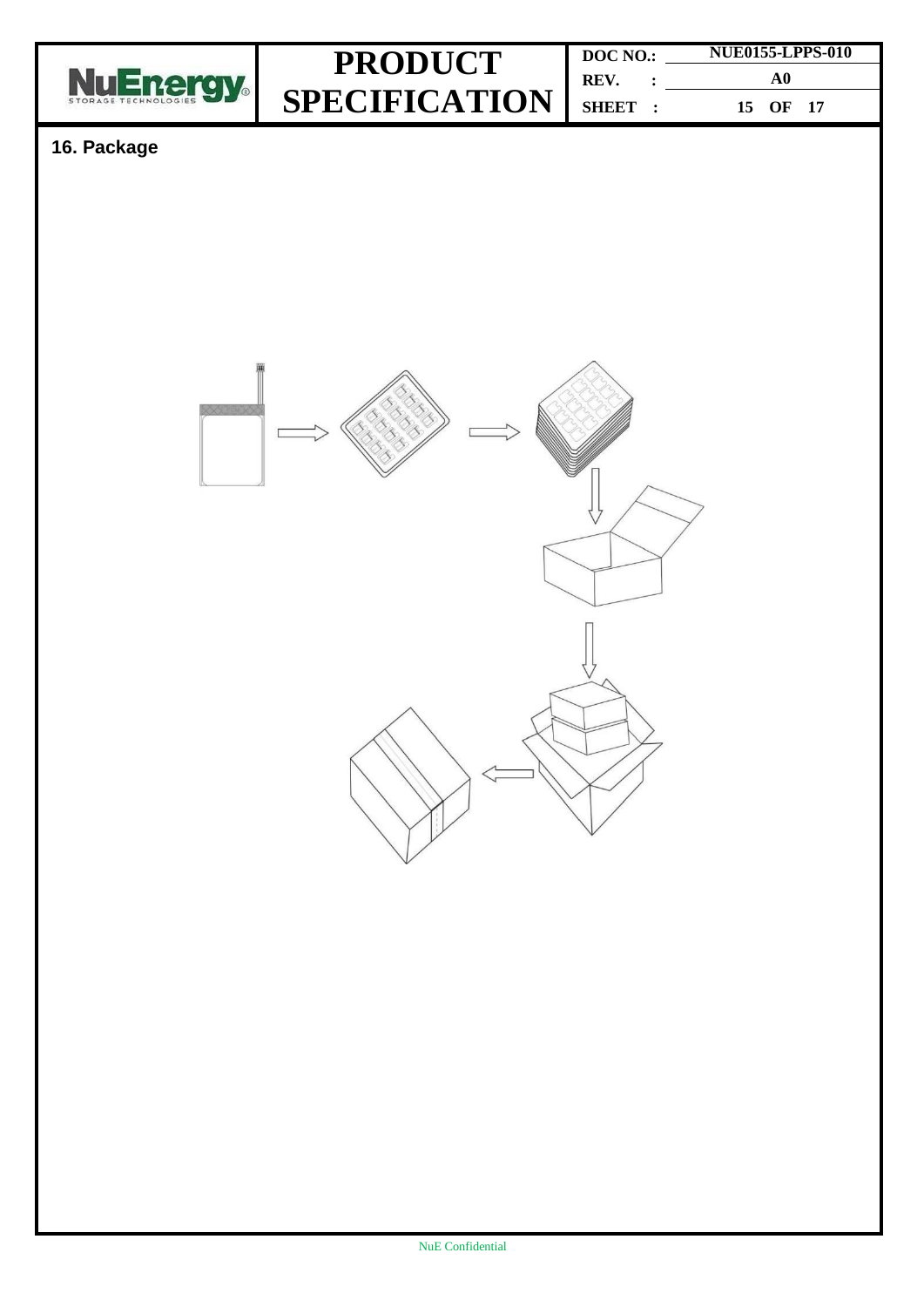

#### **17. Warranty, Battery Precautions and Safety Instructions**

Please be sure to take to comply with the specifications and the following precautions to use with batteries, if

any incidents occur due to not following the specification parameters, and maintenance conditions, NuEnergy

Storage Technologies will not accept anyresponsibility. Limited Warranty Period is 1 year from date of

- manufacture.
- Maintenance: Please use 0.5C charge current to charge up battery to 60% SOC every 3-6 months to prevent over discharge and degradation while in storage. Every 12 months a full cycle shall be performed to prevent degradation.
- Before Use the battery, carefully read the instruction manual and battery labels.
- Needto usetheoriginalbattery charger andshould beplaced inadry ventilatedplace.
- Such as long-term when not in use, the battery charger to charge state half full, remove the battery from the device and separated, to avoid metal contact with the battery, causing short-circuit or damage to the phenomenon.
- Inuse orduring storage, battery found there has been high fever, leakage, odor, distortion andother anomalies, please stop using it immediately and stay away from the battery.
- Donot short-circuitthebattery positive andnegative, andcareful nottoallowthe battery tomoisture, toavoid danger.
- When using keep away from heat, High pressure environments, and donot beat, hit the battery.

Battery end of life should be immediately removed from the equipment, please properly handle security of spent batteries, do notput intofireor water.